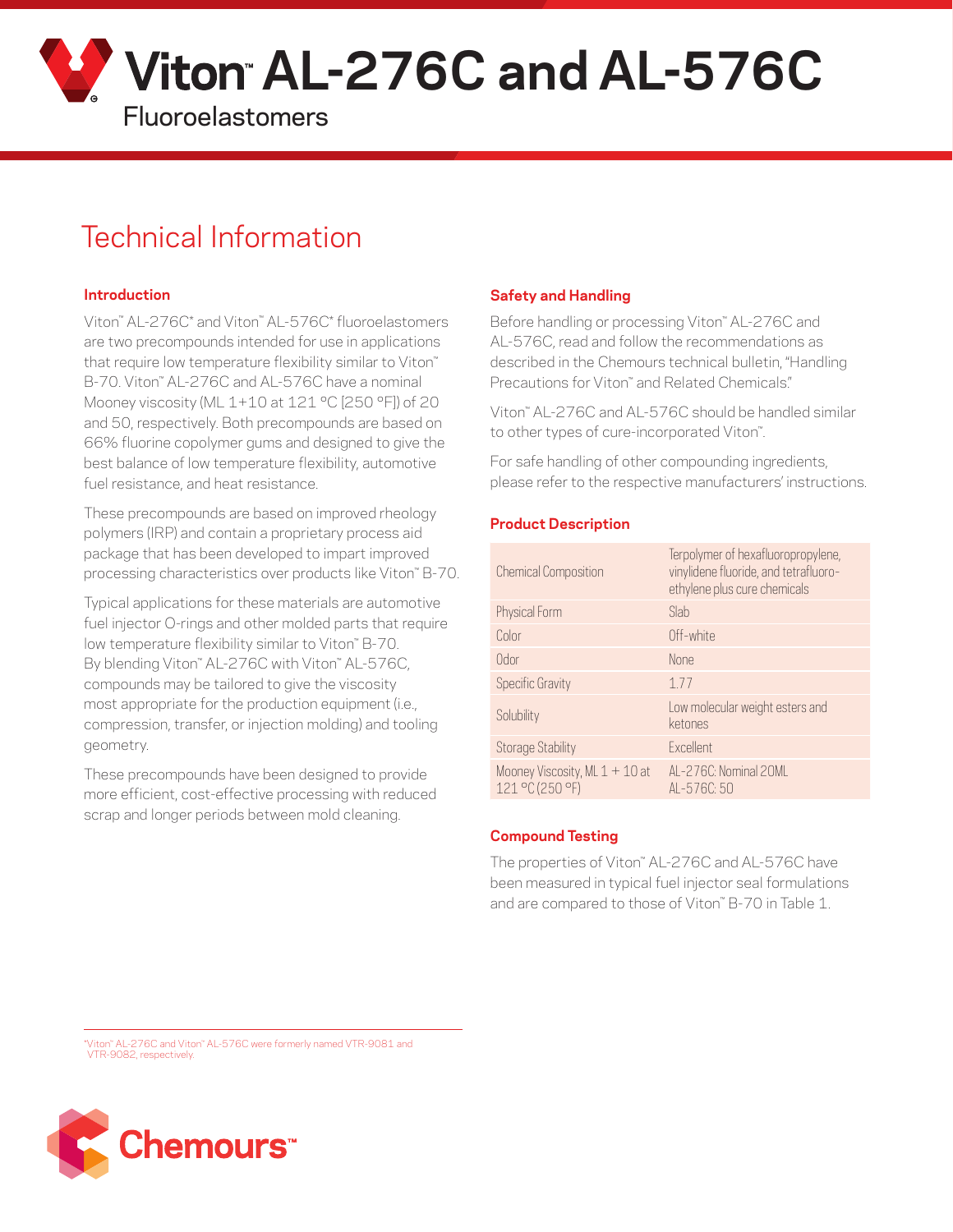## Table 1. General Properties of Viton<sup>™</sup> AL-276C and Viton<sup>™</sup> AL-576C Compared with Viton™ B-70

| Base Polymer 1                                               | Viton <sup>"</sup><br>AL-276C | Viton <sup>"</sup><br>AL-576C | Viton <sup>"</sup><br>$B-70$ | Viton <sup>®</sup><br>$B-70$ | Viton <sup>"</sup><br>AL-276C | Viton <sup>"</sup><br>AL-276C | $V$ iton<br>AL-276C           | Viton <sup>"</sup><br>AL-276C |
|--------------------------------------------------------------|-------------------------------|-------------------------------|------------------------------|------------------------------|-------------------------------|-------------------------------|-------------------------------|-------------------------------|
| <b>Base Polymer 2</b>                                        |                               |                               |                              |                              | Viton <sup>"</sup><br>AL-576C | Viton <sup>"</sup><br>AL-576C | Viton <sup>"</sup><br>AL-576C | Viton <sup>"</sup><br>AL-576C |
| Color                                                        | Black                         | Black                         | Black                        | Green                        | Black                         | Green                         | Black                         | Green                         |
| Viton" AL-276C                                               | 100                           |                               |                              |                              | 10                            | 10                            | 80                            | 80                            |
| Viton" AL-576C                                               | $\qquad \qquad -$             | 100                           |                              | $\qquad \qquad -$            | 90                            | 90                            | 20                            | 20                            |
| Viton" B-70                                                  |                               |                               | 97.5                         | 97.5                         |                               | $\overline{\phantom{0}}$      |                               |                               |
| N990 Carbon Black                                            | 30                            | 30                            | 30                           | $\qquad \qquad -$            | 30                            | $\overline{\phantom{0}}$      | 30                            |                               |
| <b>Blanc Fixe Micro</b>                                      |                               |                               | $\overline{\phantom{0}}$     | 70                           | $\overline{\phantom{0}}$      | 70                            |                               | 70                            |
| Ti-Pure™R-960                                                |                               |                               | —                            | $\mathbf 1$                  |                               | $\mathbf 1$                   |                               | 1                             |
| Chrome Green                                                 |                               |                               | $\overline{\phantom{0}}$     | 5                            | $\overline{\phantom{0}}$      | $\sqrt{5}$                    |                               | 5                             |
| Calcium Hydroxide                                            | $6\,$                         | 6                             | $\boldsymbol{6}$             | $6\,$                        | $6\,$                         | $6\,$                         | $6\,$                         | 6                             |
| Elastomag <sup>®</sup> 170                                   | 3                             | 3                             | 3                            | 3                            | 3                             | 3                             | 3                             | 3                             |
| VPA No. 2                                                    | 0.5                           | 0.5                           | $\mathbf 1$                  | $1\,$                        | 0.5                           | 0.5                           | 0.5                           | 0.5                           |
| Viton" Curative No. 50                                       |                               |                               | 2.5                          | 2.5                          |                               |                               |                               |                               |
| Mooney Viscosity (ML 1+4 at 100 °C [212 °F])                 |                               |                               |                              |                              |                               |                               |                               |                               |
| Initial (MU)                                                 | 129                           | 181                           | 181                          | 200                          | 177                           | 190                           | 140                           | 157                           |
| $ML 1+4$ (MU)                                                | 80                            | 123                           | 106                          | 107                          | 120                           | 128                           | 89                            | 92                            |
| Mooney Scorch at 121 °C (250 °F)                             |                               |                               |                              |                              |                               |                               |                               |                               |
| Minimum (MU)                                                 | 25                            | 49                            | 37                           | 40                           | 46                            | 48                            | 30                            | 30                            |
| $t_5$ , min                                                  | $>45$                         | >45                           | >45                          | >45                          | >45                           | $>45$                         | >45                           | $>45$                         |
| Final (45 min) (MU)                                          | 25                            | 49                            | 38                           | 44                           | 46                            | 48                            | 30                            | 30                            |
| Monsanto ODR results (180 °C [356 °F], 1° arc, 12 min)       |                               |                               |                              |                              |                               |                               |                               |                               |
| $M_L$ dN·m                                                   | 2.9                           | 8.2                           | 5.6                          | 6.1                          | 7.6                           | 8.0                           | 3.8                           | 3.8                           |
| $M_H$ , dN·m                                                 | 46.8                          | 59.9                          | 68.1                         | 64.5                         | 57.3                          | 58.6                          | 49.6                          | 49.1                          |
| $\triangle$ M, dN·m                                          | 43.9                          | 51.8                          | 62.5                         | 58.4                         | 49.7                          | 50.6                          | 45.8                          | 45.4                          |
| $T_{S2}$ , min                                               | 2.4                           | 2.0                           | 2.4                          | 2.2                          | 2.3                           | 1.8                           | 2.5                           | $1.9\,$                       |
| $T_{50}$ , min                                               | 3.3                           | 3.3                           | 3.4                          | 3.0                          | 3.6                           | 2.8                           | 2.8                           | 2.8                           |
| $T_{90}$ , min                                               | 3.8                           | 3.9                           | 3.6                          | 5.0                          | 4.2                           | 4.6                           | 3.5                           | 4.3                           |
| Monsanto MDR results (180 °C [356 °F], 0.5° arc, 12 min)     |                               |                               |                              |                              |                               |                               |                               |                               |
| $M1$ , dN·m                                                  | 0.63                          | 1.93                          | 1.28                         | 1.49                         | 1.78                          | 2.09                          | 0.84                          | 0.85                          |
| $M_H$ , dN·m                                                 | 18.1                          | 24.4                          | 28.1                         | 26.8                         | 23.5                          | 23.9                          | 19.3                          | 18.5                          |
| $\triangle$ M, dN·m                                          | 17.5                          | 22.5                          | 26.8                         | 25.3                         | 21.7                          | 21.8                          | 18.4                          | 17.7                          |
| $TS2$ , min                                                  | $1.6\,$                       | $1.4\,$                       | 1.7                          | 1.3                          | $1.5\,$                       | $1.1\,$                       | $1.6\,$                       | 1.2                           |
| $T_{50}$ , min                                               | 2.1                           | 2.0                           | 2.2                          | 1.67                         | 2.1                           | $1.7\,$                       | 2.1                           | 1.7                           |
| $T_{90}$ , min                                               | 2.9                           | 3.1                           | 2.9                          | 2.9                          | 2.9                           | 3.0                           | 2.8                           | 2.7                           |
| Physical Properties (ISO 37, Mill Direction, Not Post-Cured) |                               |                               |                              |                              |                               |                               |                               |                               |
| Tensile Strength, MPa                                        | 8.8                           | 9.4                           | 9.3                          | 9.3                          | 9.7                           | 8.6                           | 8.7                           | 8.5                           |
| Elongation at Break, %                                       | 333                           | 300                           | 276                          | 289                          | 308                           | 329                           | 316                           | 362                           |
| 10% Modulus, MPa                                             | $0.8\,$                       | $0.7\,$                       | $0.9\,$                      | 0.9                          | $0.8\,$                       | 0.7                           | 0.8                           | $0.8\,$                       |
| 25% Modulus, MPa                                             | $1.3\,$                       | 1.3                           | 1.6                          | 1.6                          | 1.3                           | 1.3                           | $1.4\,$                       | 1.3                           |
| 50% Modulus, MPa                                             | $1.9\,$                       | 2.0                           | $2.5\,$                      | 2.4                          | 2.0                           | 2.0                           | 2.0                           | $1.8\,$                       |

*continued*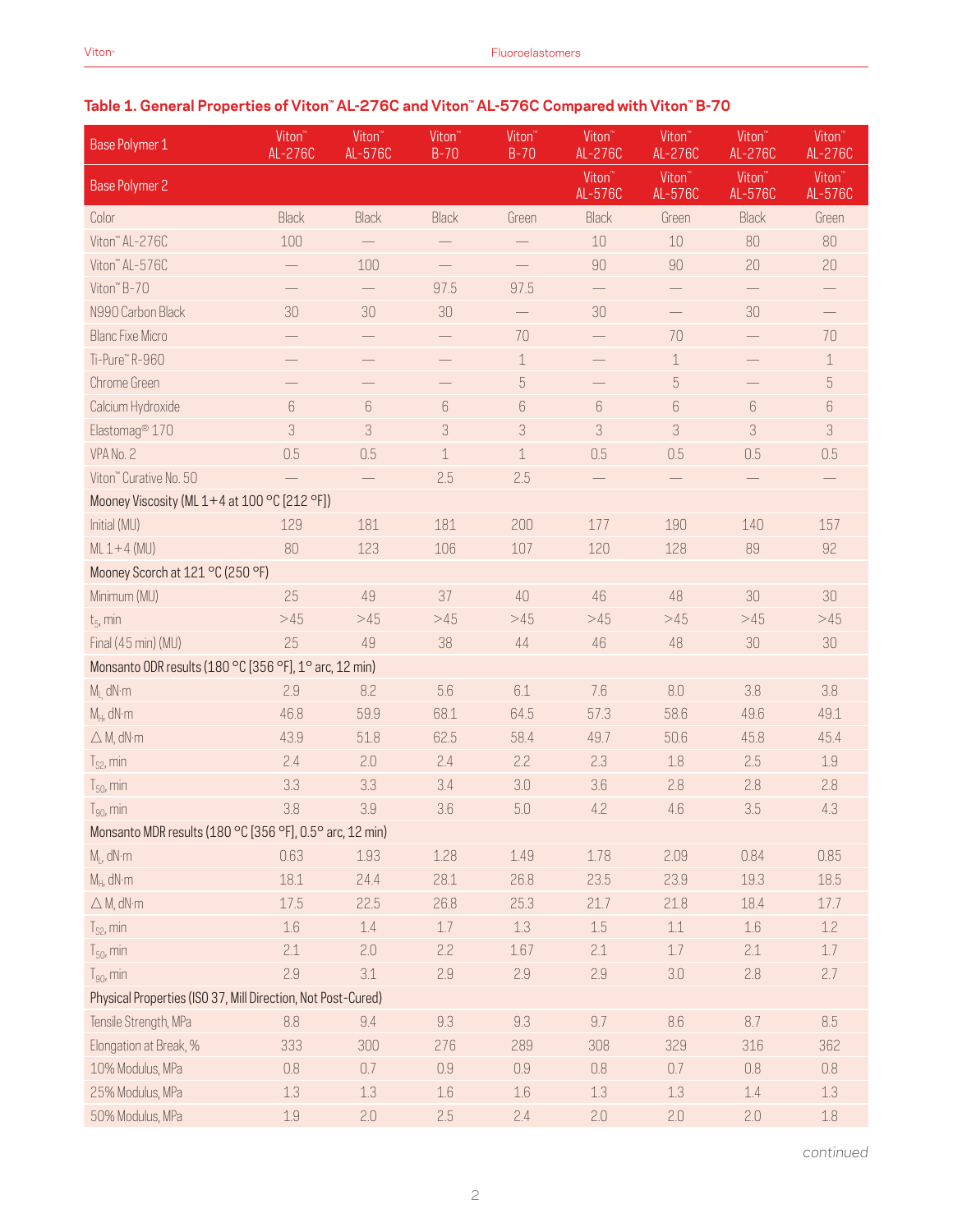### **Table 1. General Properties of Viton™ AL-276C and Viton™ AL-576C Compared with Viton™ B-70 (continued)**

| Base Polymer 1                                                                             | Viton <sup>"</sup><br>AL-276C | Viton <sup>"</sup><br>AL-576C | Viton <sup>"</sup><br>$B-70$    | Viton <sup>™</sup><br>$B-70$ | Viton <sup>"</sup><br>AL-276C | Viton <sup>"</sup><br>AL-276C | Viton <sup>"</sup><br>AL-276C | Viton <sup>"</sup><br>AL-276C |
|--------------------------------------------------------------------------------------------|-------------------------------|-------------------------------|---------------------------------|------------------------------|-------------------------------|-------------------------------|-------------------------------|-------------------------------|
| <b>Base Polymer 2</b>                                                                      |                               |                               |                                 |                              | Viton <sup>"</sup><br>AL-576C | Viton <sup>"</sup><br>AL-576C | Viton <sup>"</sup><br>AL-576C | Viton <sup>"</sup><br>AL-576C |
| 100% Modulus, MPa                                                                          | 3.4                           | 3.9                           | 4.2                             | 4.0                          | 3.8                           | 3.2                           | 3.5                           | 2.9                           |
| 200% Modulus, MPa                                                                          | 6.7                           | 7.7                           | 7.4                             | 6.7                          | 7.7                           | 5.4                           | 6.8                           | 4.9                           |
| 300% Modulus, MPa                                                                          | 8.5                           |                               |                                 |                              | 9.6                           | 7.9                           | 8.6                           | 7.0                           |
| Hardness Shore A                                                                           | 70                            | 70                            | 76                              | 73                           | 69                            | 69                            | 70                            | 66                            |
| Physical Properties (ISO 37, Mill Direction, Post-Cured 24 hr at 232 °C [450 °F])          |                               |                               |                                 |                              |                               |                               |                               |                               |
| Tensile Strength, MPa                                                                      | 14.8                          | 15.7                          | 15.3                            | 13.2                         | 16.9                          | 13.8                          | 16.2                          | 11.2                          |
| Elongation at Break, %                                                                     | 248                           | 227                           | 178                             | 198                          | 241                           | 268                           | 257                           | 263                           |
| 10% Modulus, MPa                                                                           | 1.0                           | 0.9                           | 1.2                             | 1.1                          | 0.9                           | 1.0                           | $1.0\,$                       | $1.0\,$                       |
| 25% Modulus, MPa                                                                           | 1.6                           | 1.6                           | 2.0                             | 2.0                          | 1.6                           | 1.7                           | 1.7                           | 1.6                           |
| 50% Modulus, MPa                                                                           | 2.4                           | 2.6                           | 3.4                             | 3.6                          | 2.6                           | 2.8                           | 2.6                           | 2.5                           |
| 100% Modulus, MPa                                                                          | 4.8                           | 5.7                           | 7.5                             | 7.3                          | 5.9                           | 5.5                           | 5.2                           | 4.6                           |
| 200% Modulus, MPa                                                                          | 11.5                          | 13.5                          | 0.0                             | 0.0                          | 13.7                          | 10.7                          | 12.0                          | 9.2                           |
| Hardness Shore A                                                                           | 72                            | 73                            | 77                              | 75                           | 73                            | 72                            | 74                            | 71                            |
| Tear Strength (kN/m)<br>ISO 34 Die B                                                       | 23.7                          | 25.1                          | 21.6                            | 22                           | 24.2                          | 23.5                          | 23.3                          | 22.7                          |
| Compression Set 70 hr at<br>200 °C (392 °F) Small Pips (%)                                 | 25                            | 22                            | 24                              | 28                           | 22                            | 25                            | 24                            | 26                            |
| Temperature Retraction<br>(TR-10 °C [50 °F])                                               | $-18$                         | $-18$                         | $-18$                           |                              |                               |                               |                               |                               |
| Physical Properties and Changes After Aging 168 hr at 250 °C (482 °F)                      |                               |                               |                                 |                              |                               |                               |                               |                               |
| Tensile Strength, MPa                                                                      | 13.6                          | 16.7                          | 15.7                            | 12.9                         | 16.0                          | 15.5                          | 15.0                          | 13.5                          |
| $\triangle$ Tensile Strength, %                                                            | $-8$                          | $6\overline{6}$               | 3                               | $-2$                         | $-5$                          | 12                            | $-7$                          | 21                            |
| Elongation at Break, %                                                                     | 215                           | 210                           | 182                             | 132                          | 203                           | 199                           | 222                           | 208                           |
| $\triangle$ Elongation at Break, %                                                         | $-13$                         | $-7$                          | $\overline{c}$                  | $-33$                        | $-16$                         | $-26$                         | $-14$                         | $-21$                         |
| 100% Modulus, MPa                                                                          | 5.3                           | 6.2                           | 7.5                             | 10.1                         | 6.2                           | 8.0                           | 5.6                           | 6.4                           |
| $\triangle$ M100,%                                                                         | 10                            | $\overline{9}$                | $\begin{matrix} 0 \end{matrix}$ | 38                           | 5                             | 46                            | 8                             | 39                            |
| Shore A                                                                                    | 76                            | 74                            | 77                              | 79                           | 74                            | 74                            | 75                            | 76                            |
| Delta Hardness, pts                                                                        | 5                             | 1                             | $\cup$                          | $\overline{4}$               | 1                             | $\overline{c}$                | 1                             | $\sqrt{5}$                    |
| Physical Properties and Changes After Aging 168 hr at 23 °C (73 °F) in 85% Fuel C/15% MeOH |                               |                               |                                 |                              |                               |                               |                               |                               |
| Tensile Strength, MPa                                                                      | 7.2                           | 7.4                           | $7.0\,$                         | 5.4                          | 8.0                           | 5.7                           | 7.4                           | 4.8                           |
| $\triangle$ Tensile Strength, %                                                            | $-51$                         | $-53$                         | $-54$                           | $-59$                        | $-53$                         | $-59$                         | $-54$                         | $-57$                         |
| Elongation at Break, %                                                                     | 181                           | 165                           | 123                             | 153                          | 176                           | 214                           | 177                           | 217                           |
| $\triangle$ Elongation at Break, %                                                         | $-27$                         | $-27$                         | $-31$                           | $-23$                        | $-27$                         | $-20$                         | $-31$                         | $-18$                         |
| 100% Modulus, MPa                                                                          | 3.8                           | 4.4                           | $5.5\,$                         | 3.8                          | 4.2                           | 3.0                           | 3.8                           | 2.5                           |
| $\triangle$ M100, %                                                                        | $-21$                         | $-23$                         | $-27$                           | $-48$                        | $-29$                         | $-46$                         | $-27$                         | $-46$                         |
| Shore A                                                                                    | 57.1                          | 60.3                          | 64.7                            | 60.3                         | 59.5                          | 56.1                          | 57.1                          | 52.7                          |
| Delta Hardness, pts                                                                        | $-14$                         | $-13$                         | $-12$                           | $-15$                        | $-13$                         | $-16$                         | $-17$                         | $-18$                         |
| Volume Change, %                                                                           | 34                            | 33                            | 34                              | 34                           | 34                            | 34                            | $35\,$                        | 35                            |